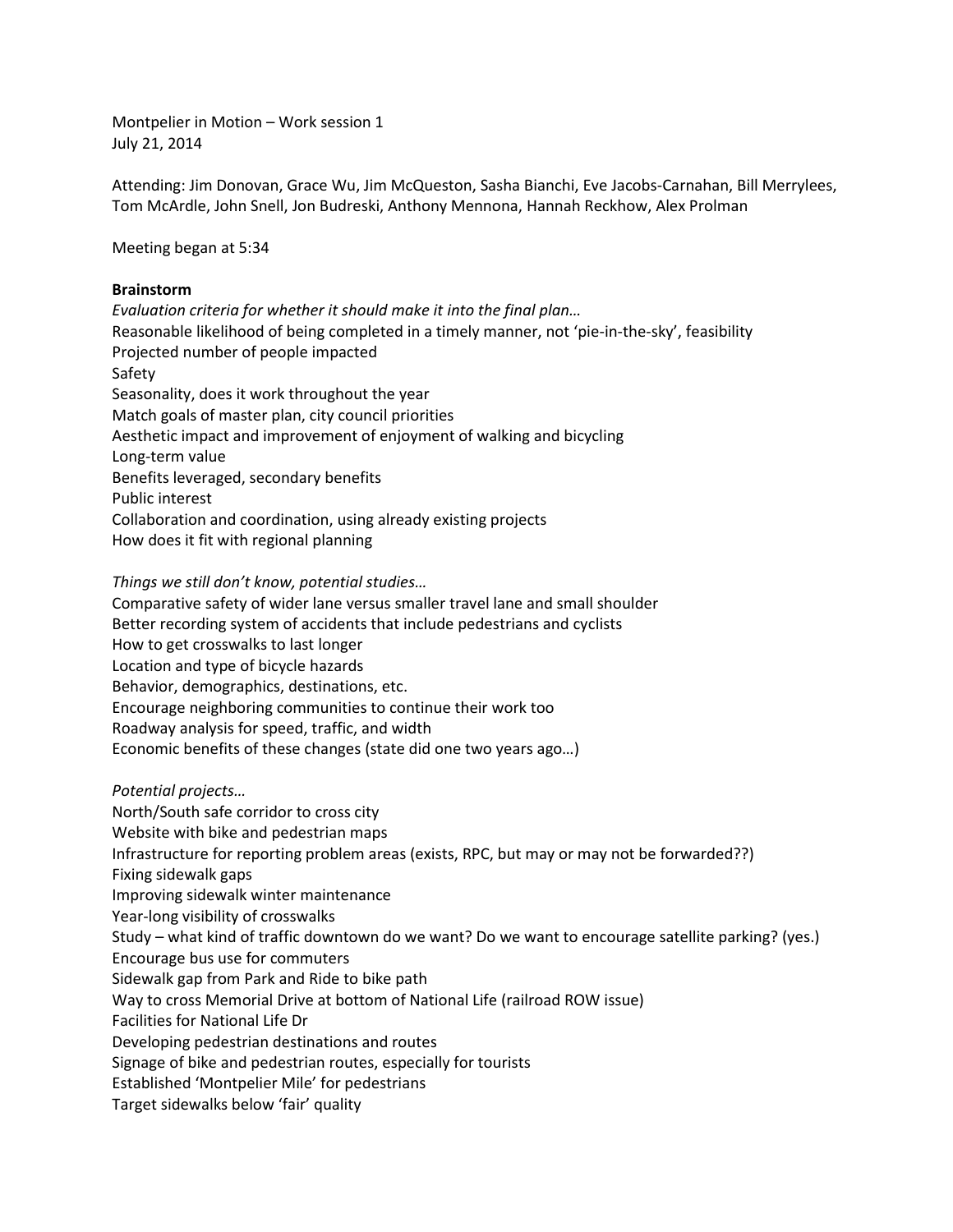Study – flashing beacon feasibility On-street bike network Linking bus stops and sidewalks Develop beginner and family-friendly bike routes Stone Cutters' to College, Rt. 2 to cremee stand, Confluence Park, Clarendon Street neighborhood, Meadows neighborhood Off-road bike network Main St, Barre St., Stone Cutters'

(Discussion of Council's reverse angle parking decision.)

Taylor St from transit center to future State St lane Secure bike parking at Taylor St transit center Town Hill Rd widened with bike-able shoulder to city limit Solutions for Northfield St., Prospect St. County Rd to East Montpelier Better facilities for Elm St up to North Branch Nature Center (trail system), even up to Rt. 12 Shared use path to Recreation Center or NBNC Sharrows for Main St Barre and East State St. Lower Berlin and River St.

*City encouragement, evaluation, enforcement, education…* Ped and bike maps, establish nodes Bike facilities in large workplaces by zoning Financial rewards for not driving, bicycle benefits and walking equivalent Target state employees, city employees Use Way to Go and fitness challenge strategies Walk and Roll Month Geocaching Streetscape enhancement - Inventory of benches, evaluation of their use, Integrate art Signage Festivals, events Outreach to public, better information dissemination system Shuttle to Hubbard Park Walking and biking to events – Mountaineers games, Farmers' Market Bike Smart and Walk Smart curriculum at schools Temporary signs that explain law Reporting app to collect data Radio ad campaigns in spring, mailings with water bill Newspaper articles, Bridge and World, 'did you know?' One go-to website for biking in city (Montpelier Alive new site?) Earn-a-bike program, discount reflective gear Bike safety classes for adults Training police officers on bike and ped laws Enforcement aspect to Way to Go Week Positive enforcement 'ticket' – cremee coupon Channel to report incidents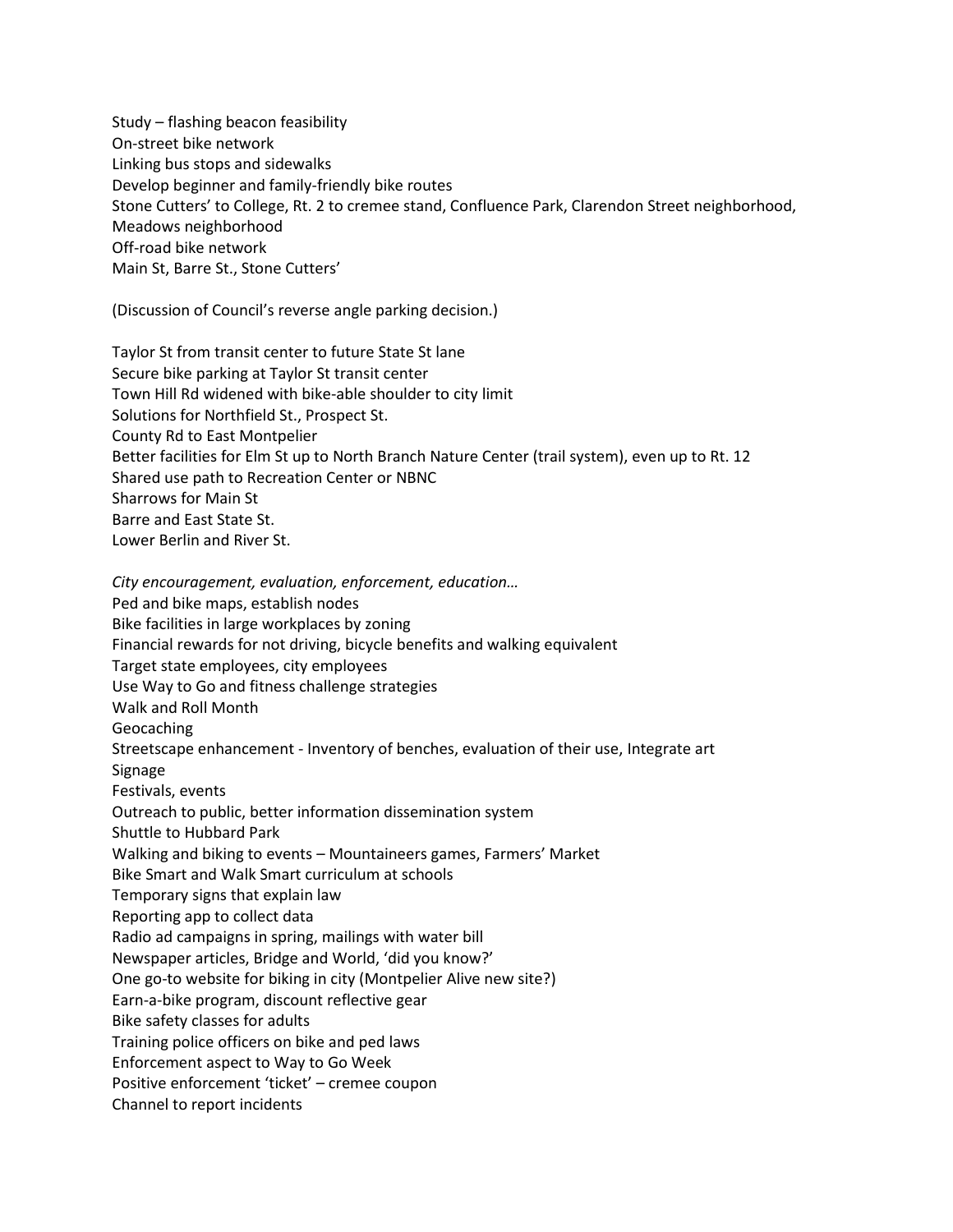Annual survey, Town Meeting Lane – how safe do you feel? Linear distance of bike lanes Accidents reports Sidewalk inventory *Future players…* City government Recreation department Montpelier Alive CVRPC State of Vermont Building and General Services Police Department VTrans Chamber of Commerce Economic Development Commission Traffic Committee Parking Committee Bicycle Advisory and Pedestrian Advisory Committee Community Connections Schools MAMBA VT Bike and Ped Coalition GMTA Blue Cross Blue Shield Local Motion Onion River Sports NECI, VT College Council on Aging Senior Center Center for Independent Living Dept of Health VT Association for the Blind and Visually Impaired AARP Kellogg Hubbard Library Parks Dept Capital Plaza National Life Rotary Club *Other…* Legislators as pedestrians, Montpelier as model Improving intersection safety Cooperation between peds and cars at crosswalk at Langdon St to City Center Park-lets! Woo! Bike parking in car spot Event with well-known example, something to work towards Promoting information that's out there now Montpelier Alive's branding project is opportunity